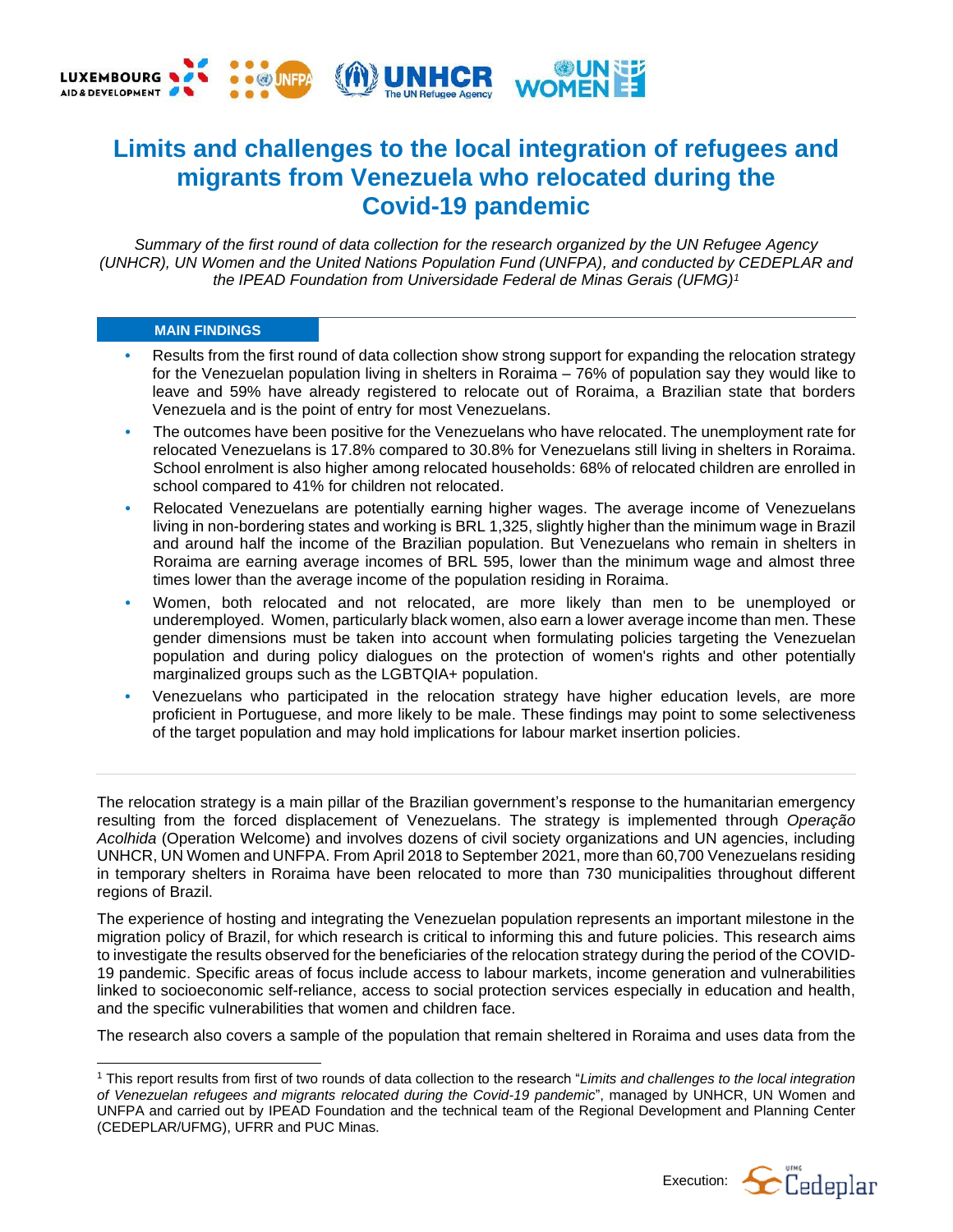

National Household Sample Survey (PNAD) of the Brazilian Institute of Geography and Statistics (IBGE) for purposes of comparative analysis with the host population.

# **METHODOLOGY**

This research is quantitative in nature with data collection planned across two distinct rounds using a probabilistic sample approach. The first round collected data for 1,000 beneficiaries of the relocation strategy between March 2021 and April 2021, stratified according to the modality of relocation and the geographic region of destination. Additionally, 295 Venezuelans that remain in shelters in Roraima were included as a comparison group. The four modalities of relocation are: i) institutional, ii) social, (iii) family reunification, and iv) employment based. The destination regions were grouped by: i) South, ii) Southeast, and, iii) Other regions - Northeast, Center-West and North (excluding Roraima).

The results in this summary reflect the first round of data collection. A second round is planned to start in November 2021. The interviews were carried out by telephone with individuals over 18 years old at the date of the interview and the data collected were post-stratified by sex and age group.

#### **GENERAL CHARACTERISTICS**

Among the Venezuelan beneficiaries of the relocation strategy, men represent 52% and women 48%, with little variation across destination regions. Women are under-represented in the employment-based modality (30%) and make up the majority (54%) who relocate through family reunification. For the population that remain in shelters in Roraima, there is greater representation of women than men (54% versus 46%).

Among the relocated population, most of them live with a spouse or partner in the same household (68%) and have at least one child (81%). In comparison, the proportion of the sheltered population in Roraima living with a spouse is slightly lower (62%) and a higher share of people have children (91%). The total fertility rate among relocated Venezuelan women is 2.16 children, higher than the rate of 1.76 observed among Brazilian women.

The Venezuelan population who relocated with children make up 94% of relocations through the institutional modality and 76% relocations through the employment-based modality, indicating expected variation in family composition for groups prioritized in each of the modalities.

Female beneficiaries of the relocation strategy have on average 1.54 children, a rate that is significantly higher than relocated men (0.99) but lower when compared to the general average for women remaining sheltered in Roraima (1.98). Overall beneficiaries of the institutional modality also presented an average of co-resident dependents higher than the average among those relocated (1.76). As for Venezuelan children under the age of 18 living in Brazil as co-residents, 17% of relocated children were born in Brazil compared to 14% of the sheltered population remaining in Roraima.

#### **LANGUAGE COMPREHENSION**

Most beneficiaries of the relocation strategy (68%) said they understood Portuguese well or perfectly, though more women than men indicated difficulty in understanding (35% versus 28%). It is noteworthy that in the Southeast region, the participation of those who do not understand Portuguese (5%) is higher than in other regions and higher than the population average (2%). In striking contrast, the vast majority the population remaining sheltered in Roraima have some difficulty in understanding (65%), regardless of gender.

#### **EDUCATION LEVEL AND ACCESS TO EDUCATION**

The relocated Venezuelan population has on average higher levels of completed education than the Brazilian population aged 18 years or older, according to microdata from PNAD, the Brazil National Household Sample Survey. While only 30% of Brazilians have complete or incomplete secondary education, 61% of Venezuelan beneficiaries have complete or incomplete secondary education. The percentage of adults with higher education is slightly higher on average among Brazilians (18%) and relocated Venezuelan (15%): for the Venezuelan population, women have a slightly higher share (17%) than men (13%).

Among the Venezuelan population remaining in Roraima, data points to lower levels of education for both sexes. Additionally, a lower share of men have completed higher education when compared to women (2.4% versus 10.2%).

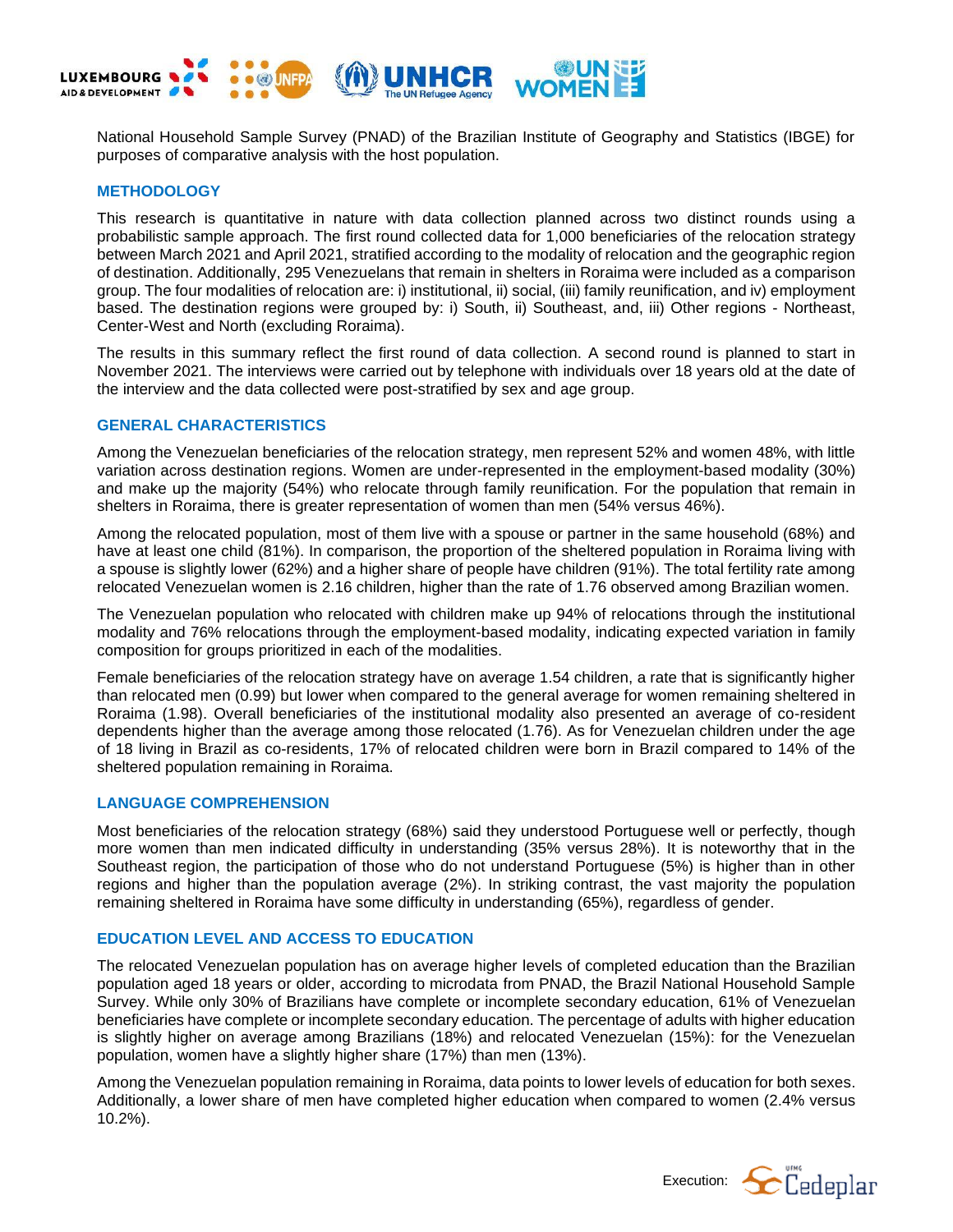

Among the relocated Venezuelans, there are differences in their educational profiles depending on the region of destination and relocation modality. Of the Venezuelans who relocated to the Southeast, 19% completed higher education compared to 10% of those who relocated to the Center-West, Northeast, and North (excluding Roraima). About 20% of Venezuelans who relocated through the institutional modality had higher education. People with higher education represent a greater proportion of those who relocated through the employmentbased modality (26%), which is expected since this group relocated to pursue better job opportunities.

Regarding children under 18 years of age and co-residents in Brazil, 68% of the relocated beneficiaries were enrolled at school. Among the population remaining in Roraima, just 41% were enrolled at school or daycare.

## **LABOUR AND INCOME GENERATION**

Even though the relocated Venezuelan population are relatively homogeneous from the point of view of their legal status, their experiences of labour market insertion is varied depending on their gender, destination region and modality of relocation.



The pattern of differences by sex is reflected in terms of unemployment, both for the beneficieries of relocation strategy and the population remaining in Roraima. While the mean rate of unemployment for the total relocated population is 18%, it is almost 30% for women compared to just 9% for men.

Likewise, the unemployment rate of the Venezuelan population living in Roraima is 31%, with women facing a higher unemployment rate (34%) then men (28%) (Figure 1).

Among the relocated Venezuelan population who are employed, the majority of them (68%) work in the private sector and informal employment among the group is relatively low (15%). However, there are significant differences between the sexes: almost twice as many women (22%) are informally employed compared to men (11%). Among the

unemployed population, the average time with no work after relocation is almost two months longer for women (7.7 months) than for men (6.0 months).

When looking at the monthly individual income, relocated Venezuelans who are employed are at a disadvantage with respect to salary levels, making around half the income of the Brazilian population. The average monthly income of relocated and employed Venezuelans is BRL 1,325, slightly higher than the minimum wage in Brazil in 2021. But that of relocated and employed Venezuelan women is just BRL 1,043. When disaggregated by race or ethnicity, the disparity in average income jumps to BRL 1,592 for white men compared to BRL 1,042 for black women. In terms of average household per capita income, that of relocated Venezuelan households is BRL 602, which is considerably low compared to the national figure of BRL 1,380.

The situation is even more disheartening among the Venezuelan population who remain sheltered in Roraima, whose average monthly income from their main job is BRL 594. Further, there is a gap between the sexes: women earn BRL 550 while the men earn BRL 628. In comparison, the salary level of the host community residing in Roraima is almost three times higher than that of the sheltered Venezuelan population. The difference is higher at the household per capita income level: 10 times higher than that of the sheltered population.

In terms of income from the main job, Venezuelans relocated through the institutional and family reunification modalities have the lowest mean incomes of BRL 1,211 and BRL 1,214, respectively, while people relocated by the employment-based modality have the highest mean income (BRL 1,608) of all the modalities (Figure 2).

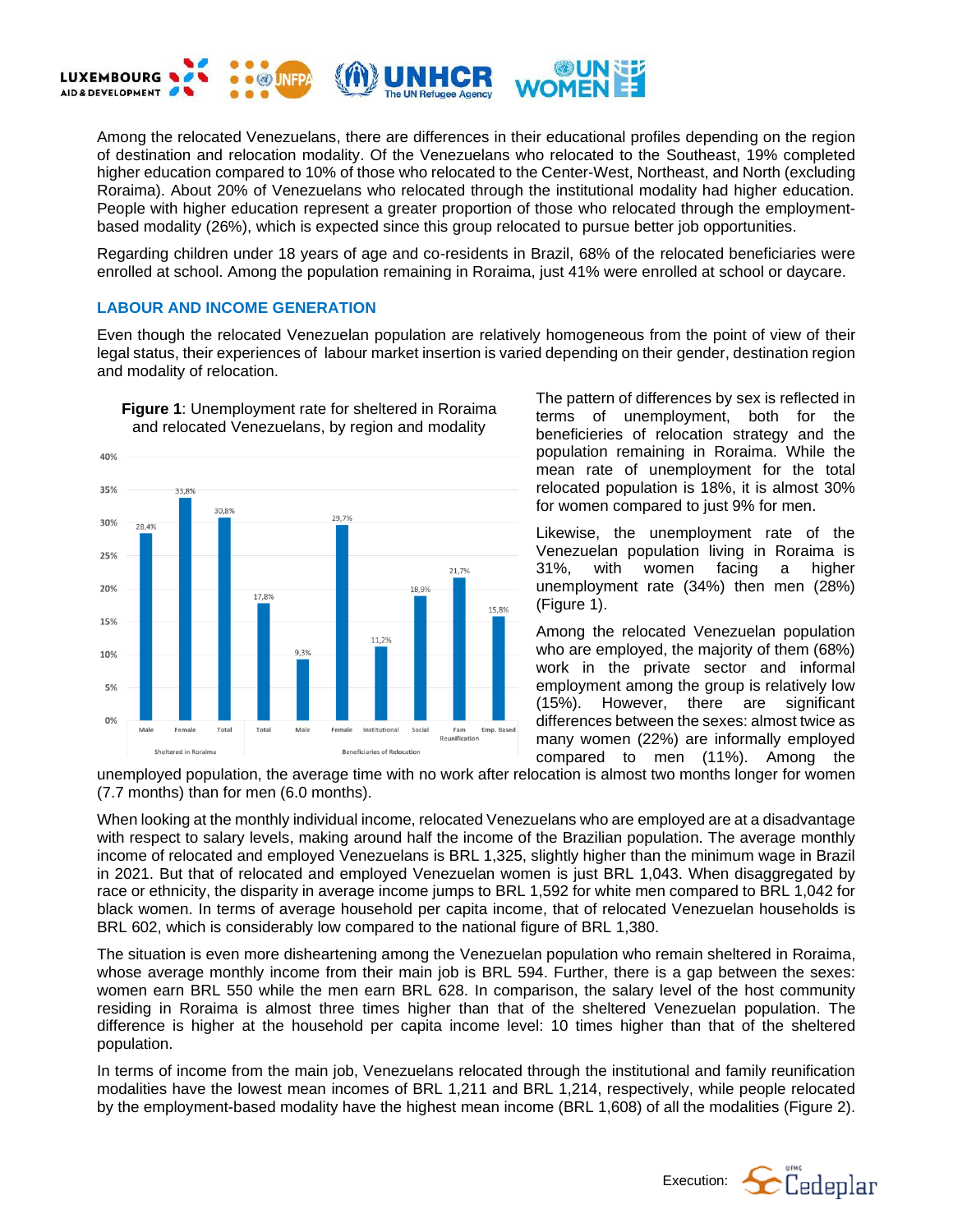

In terms of labour market indicators by region, the differences analyzed are small except for labour informality

and monthly mean income. Informality among relocated Venezuelans is slightly higher in the South (17%). Monthly mean income from ones' main job is lower in the North, Northeast and Center-West regions (BRL 1,155). There are no significant differences in the mean income across different educational levels for the relocated population.

Among relocated Venezuelans, the absolute majority live in rented properties (94%) and the average size of households is 4.2 people, whereas the Brazilian average is 3.3 people.

In addition, 34% of the relocated population and almost 82% of the sheltered population remaining in Roraima report not having a bank account in Brazil. Among women, the percentage with a bank account is far lower in both populations (56% among relocated population and 15% among sheltered population).

## **COVID-19 AND ACCESS TO HEALTH CARE**







Health-related questions incorporated into the survey looked at COVID-19 infection rates and access to services and supplies including for sexual and reproductive health. Regarding COVID-19 infection, 15% of relocated Venezuelans indicated a past infection, compared to 7% of those who remained sheltered in Roraima. For reference, the proportion of the population infected with the coronavirus in Brazil is around 10%², with 21.5 million total accumulated cases as of October 2021. The proportion of people tested was slightly higher among sheltered people (78%) than among those relocated (75%).

Prenatal care coverage for families is relatively high among both relocated families and those who remain sheltered in Roraima. The mothers of 88% of relocated Venezuelan children and 85% of children sheltered in Roraima reported receiving prenatal care. Regarding the intention of pregnancy, among relocated women who arrived in Brazil with children, 38% wanted to get pregnant at the time of the survey, while 34% wanted to wait a little longer and 28% had no intention of becoming pregnant. This draws attention to the need for family planning services, access to contraceptive methods and maternal health services for refugee and migrant women in Brazil.

It was observed that the vast majority of the Venezuelan population in Brazil has documentation for the Unified Health System (SUS), a public and universal service. There is no significant difference by sex and between the relocated and non-relocated populations. In relation to being registered and applying to social assistance services (*Cadastro Único* or CRAS), the data reveal that half of relocated beneficiaries are not registered and for those individuals who remain sheltered in Roraima, this percentage is even lower (37%).

# **DIFFICULTIES IN THE RELOCATION PROCESS**

In the area of housing, Venezuelans relocated through the employment-based modality are more likely to report having difficulties (17%) and there are no significant differences between the sexes. The main difficulties mentioned include the cost of rent, the lack of local support and location/distance.

For difficulties related to employment, 29% indicated having difficulties and there is significant difference by sex. Almost a third of women report difficulties in accessing and remaining in the labour market, compared to just over a quarter of men. The regional difference is also clear, in that Venezuelans who relocated to the Center-West, Northeast and North regions (excluding Roraima) find it much more difficult to enter and remain in the job market than those who relocated to the Southeast region.

Across all relocation modalities, a similar proportion (29%) reported difficulties in accessing and staying in the